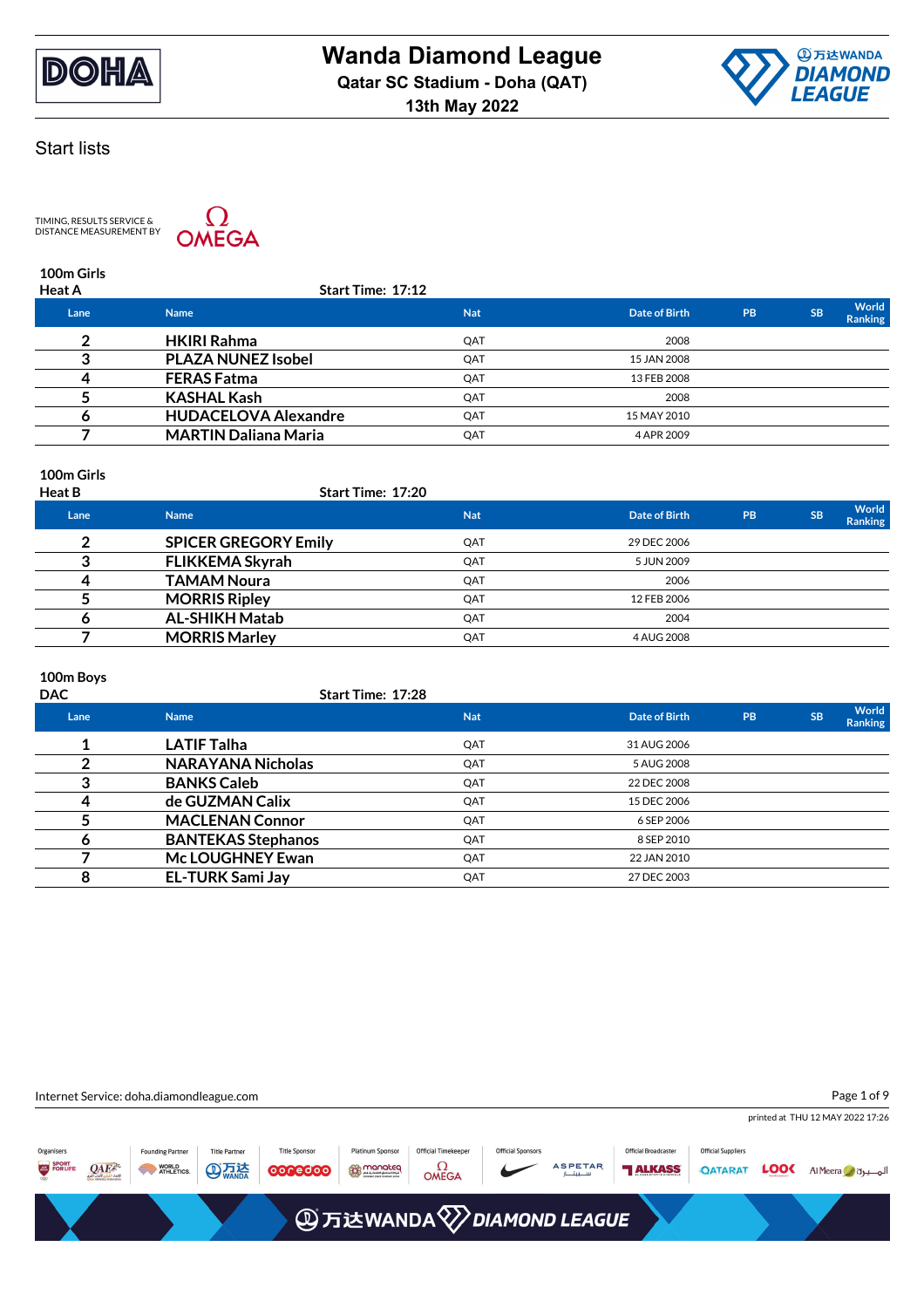



## **800m Girls**

**Start Time: 17:36**

| Lane | <b>Name</b>                | <b>Nat</b> | <b>Date of Birth</b> | <b>PB</b> | <b>SB</b> | World<br><b>Ranking</b> |
|------|----------------------------|------------|----------------------|-----------|-----------|-------------------------|
| 1    | <b>HUSSIEN Hannin</b>      | QAT        | 2005                 |           |           |                         |
| 2    | <b>JABBAR Sara</b>         | QAT        | 2007                 |           |           |                         |
| 3    | <b>SAADALLAH Al-Yassar</b> | QAT        | 2009                 |           |           |                         |
| 4    | <b>SAIED Siham</b>         | QAT        | 2008                 |           |           |                         |
| 5    | <b>FRANKLIN Gabriella</b>  | QAT        | 31 MAY 2009          |           |           |                         |
| 6    | <b>JAGURI Aayami</b>       | QAT        | 9 JUN 2003           |           |           |                         |
| 7    | <b>MAURICE Erina</b>       | QAT        | 7 MAY 2010           |           |           |                         |
| 8    | <b>MELVILLE Isla</b>       | QAT        | 23 SEP 2010          |           |           |                         |
| 9    | <b>HASHIM Layan</b>        | QAT        | 10 JUL 2010          |           |           |                         |
| 10   | <b>HUMBLOT Maeva</b>       | QAT        | 1 FEB 2010           |           |           |                         |
| 11   | <b>SANCHEZ Anna</b>        | QAT        | 10 FEB 2006          |           |           |                         |
| 12   | <b>BANKS Hannah</b>        | QAT        | 20 DEC 2005          |           |           |                         |
| 13   | <b>AHMAD Asmeh</b>         | QAT        | 16 JUN 2007          |           |           |                         |
| 14   | <b>SCHNURMAN Lili</b>      | QAT        | 13 OCT 2007          |           |           |                         |
| 15   | <b>SARAF Mia</b>           | QAT        | 29 AUG 2008          |           |           |                         |
| 16   | SIDDIQUI Zoha              | QAT        | 2007                 |           |           |                         |

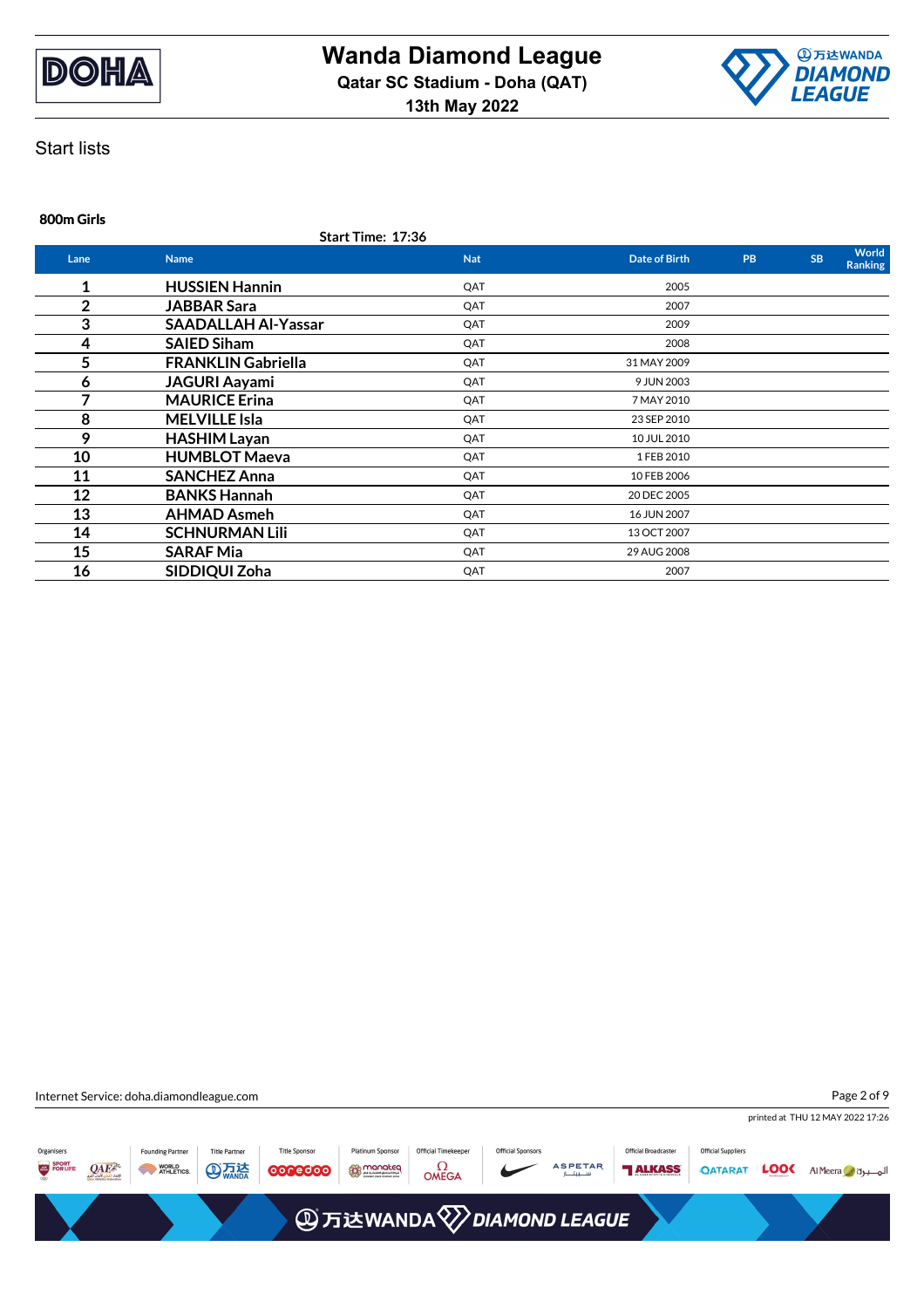



### **4x100m Relay Boys**

|   |          | Start Time: 17:44           |           |           |                  |
|---|----------|-----------------------------|-----------|-----------|------------------|
|   | Lane Nat | <b>Nation</b>               | <b>NR</b> | <b>SB</b> | World<br>Ranking |
|   | $1$ QAT  | Mes Indian - Mes            | 49.30     |           |                  |
|   | 2 QAT    | American - Asd              | 48.40     |           |                  |
|   | 3 QAT    | Doha College - Dhc          | 46.19     |           |                  |
|   | 4 QAT    | <b>Aspire Academy - Asp</b> |           |           |                  |
|   | 5 QAT    | Birla - Birl                | 48.23     |           |                  |
|   | 6 QAT    | Doha Club - Dac             | 49.30     |           |                  |
| 7 | QAT      | <b>Mesaied - Msd A</b>      | 49.56     |           |                  |
|   | 8 QAT    | Tunisian - Tns              | 49.60     |           |                  |

#### **4x100m Relay Girls**

### **Start Time: 17:52 Lane Nat Nation NR SB World Ranking 1** QAT **Al Khor - Khr** 59.77 **2**  $QAT$  **Canadian - Can** 59.20 **3** QAT **Doha College - Dhc** 54.11 **4** QAT **Doha Club - Dac** 51.63 **5** QAT **American - Asd** 58.08 **6** QAT **Tunisian - Tns** 59.53 **7** QAT **Bonaporte - Bon** 1:00.00 **8** QAT **Newton - Nwt** 1:00.23

### **800m Men**

| <b>B</b> Race | <b>Start Time: 18:00</b>        |            |                      |         |           |                  |
|---------------|---------------------------------|------------|----------------------|---------|-----------|------------------|
| Lane          | <b>Name</b>                     | <b>Nat</b> | <b>Date of Birth</b> | PB      | <b>SB</b> | World<br>Ranking |
| 1             | <b>HAMMAD Saleh</b>             | QAT        |                      |         |           |                  |
| $2 - 1$       | <b>SAIFELDIN Muhand Khamis</b>  | QAT        | 13 JAN 1999          | 1:48.63 |           |                  |
| $2 - 2$       | <b>DANI Othmane</b>             | QAT        | 6 JUN 2004           |         |           |                  |
| 3             | <b>TABAKKOUYAT Mohamed</b>      | <b>MAR</b> | 11 SEP 2002          | 1:47.71 |           |                  |
| 4             | <b>MUBARAK Rabi Mohamoud</b>    | QAT        | 22 MAR 2000          | 1:46.40 |           | 197              |
| 5             | AL-YAARI Abdullah               | <b>YEM</b> | 5 JUL 2003           | 1:48.83 | 1:48.83   | 942              |
| Ô             | <b>ALSWEED Bader</b>            | <b>KUW</b> | 18 MAY 2003          | 1:49.71 |           |                  |
|               | <b>KHALIF Abdulaziz A. M.</b>   | <b>KUW</b> | 24 FEB 2005          |         |           |                  |
| $8 - 1$       | MUAWIA Abdulrahman Balla Shagag | (PM) SUD   | 1 JAN 1995           | 1:58.65 |           |                  |
| $8-2$         | <b>EL OUALI Ilyass</b>          | <b>MAR</b> | 23 SEP 2000          | 1:53.47 |           |                  |
|               |                                 |            |                      |         |           |                  |

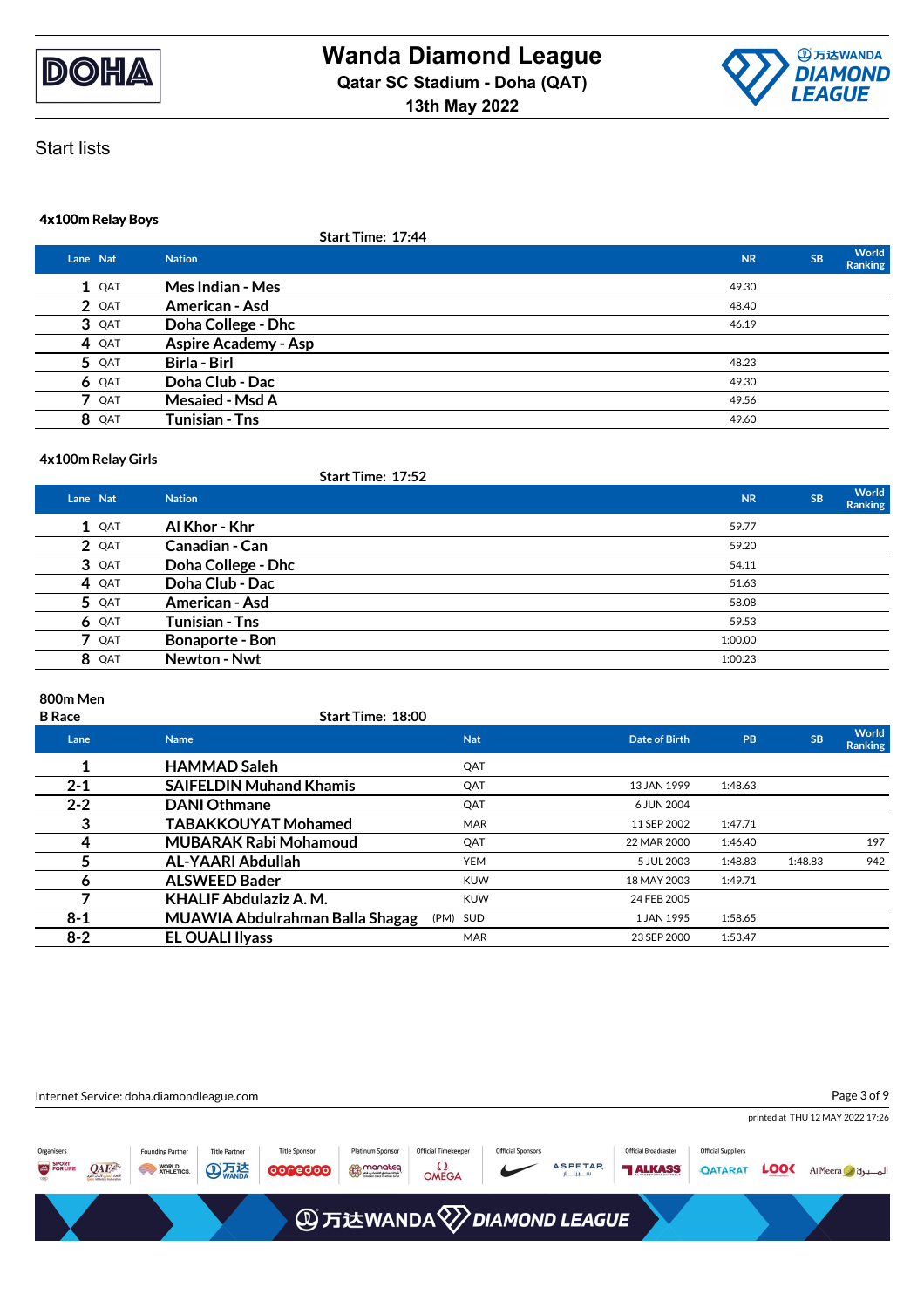



#### **Pole Vault Men**

**Start Time: 18:10**

| Order | <b>Name</b>                | <b>Nat</b> | Date of Birth | PB   | <b>SB</b> | World<br>Ranking |
|-------|----------------------------|------------|---------------|------|-----------|------------------|
|       | <b>KARALIS Emmanouil</b>   | <b>GRE</b> | 20 OCT 1999   | 5.80 | 5.30      | 10               |
| っ     | <b>LISEK Piotr</b>         | <b>POL</b> | 16 AUG 1992   | 6.02 |           | 8                |
| 3     | <b>BROEDERS Ben</b>        | <b>BEL</b> | 21 JUN 1995   | 5.81 |           | 16               |
| 4     | <b>WALSH Cole</b>          | <b>USA</b> | 14 JUN 1995   | 5.83 | 5.70      | 29               |
|       | <b>LAVILLENIE Valentin</b> | <b>FRA</b> | 16 JUL 1991   | 5.82 |           | 11               |
| O     | <b>VLOON Menno</b>         | <b>NED</b> | 11 MAY 1994   | 5.85 |           | 12               |
|       | <b>LIGHTFOOT KC</b>        | <b>USA</b> | 11 NOV 1999   | 5.87 | 5.40      | 4                |
| 8     | <b>LAVILLENIE Renaud</b>   | <b>FRA</b> | 18 SEP 1986   | 6.05 |           |                  |
| 9     | <b>NILSEN Christopher</b>  | <b>USA</b> | 13 JAN 1998   | 6.00 | 6.00      | 2                |
| 10    | <b>DUPLANTIS Armand</b>    | <b>SWE</b> | 10 NOV 1999   | 6.15 |           |                  |
|       |                            |            |               |      |           |                  |

**100m Men**

**National Start Time: 18:17**

| Lane | <b>Name</b>                     | <b>Nat</b> | Date of Birth | <b>PB</b> | <b>SB</b> | <b>World</b><br><b>Ranking</b> |
|------|---------------------------------|------------|---------------|-----------|-----------|--------------------------------|
|      | <b>ALABSI Saeed Othman</b>      | QAT        | 2 APR 2002    | 10.60     |           |                                |
|      | <b>ADOUM Khalid Wadi</b>        | QAT        |               | 10.80     | 10.80     |                                |
| 3    | <b>HADID Noureddine</b>         | LBN        | 28 JAN 1993   | 10.41     | 10.79     | 577                            |
| 4    | <b>YOUSSOUF Mahamat Goubaye</b> | <b>CHA</b> | 27 JUN 1998   | 10.00     |           |                                |
|      | <b>OGUNODE Tosin</b>            | QAT        | 2 MAR 1994    | 10.00     | 10.29     | 196                            |
| O    | ÖZER Kayhan                     | <b>TUR</b> | 11 JUN 1998   | 10.33     |           | 175                            |
|      | <b>HAMAD Yousef</b>             | QAT        |               |           |           |                                |
| 8    | AL KHAFAJI Hussein Ali          | <b>IRQ</b> | 29 JUN 1997   | 10.32     | 10.86     |                                |
|      |                                 |            |               |           |           |                                |

#### **Triple Jump Women**

### **Start Time: 18:23**

| Order | <b>Name</b>                  | <b>Nat</b> | Date of Birth | PB    | <b>SB</b> | World<br><b>Ranking</b> |
|-------|------------------------------|------------|---------------|-------|-----------|-------------------------|
|       | <b>MAMONA Patrícia</b>       | <b>POR</b> | 21 NOV 1988   | 15.01 |           | 3                       |
|       | <b>RICKETTS Shanieka</b>     | <b>JAM</b> | 2 FEB 1992    | 14.98 | 14.27     | 2                       |
| 3     | <b>WILLIAMS Kimberly</b>     | <b>JAM</b> | 3 NOV 1988    | 14.69 | 13.87     | 4                       |
|       | <b>BEKH-ROMANCHUK Maryna</b> | <b>UKR</b> | 18 JUL 1995   | 13.07 |           |                         |
|       | <b>LAFOND Thea</b>           | <b>DMA</b> | 5 APR 1994    | 14.60 | 14.35     | 8                       |
| o     | <b>METZGER Naomi</b>         | <b>GBR</b> | 18 APR 1998   | 14.22 | 14.00     | 12                      |
|       | <b>FILIPIC Neja</b>          | <b>SLO</b> | 22 APR 1995   | 14.37 |           | 14                      |
| 8     | <b>JOSE TIMA Ana Lucia</b>   | <b>DOM</b> | 10 OCT 1989   | 14.49 | 14.08     | 18                      |
| Q     | <b>BOROVIC Paola</b>         | <b>CRO</b> | 26 JUN 1995   | 13.61 |           | 59                      |

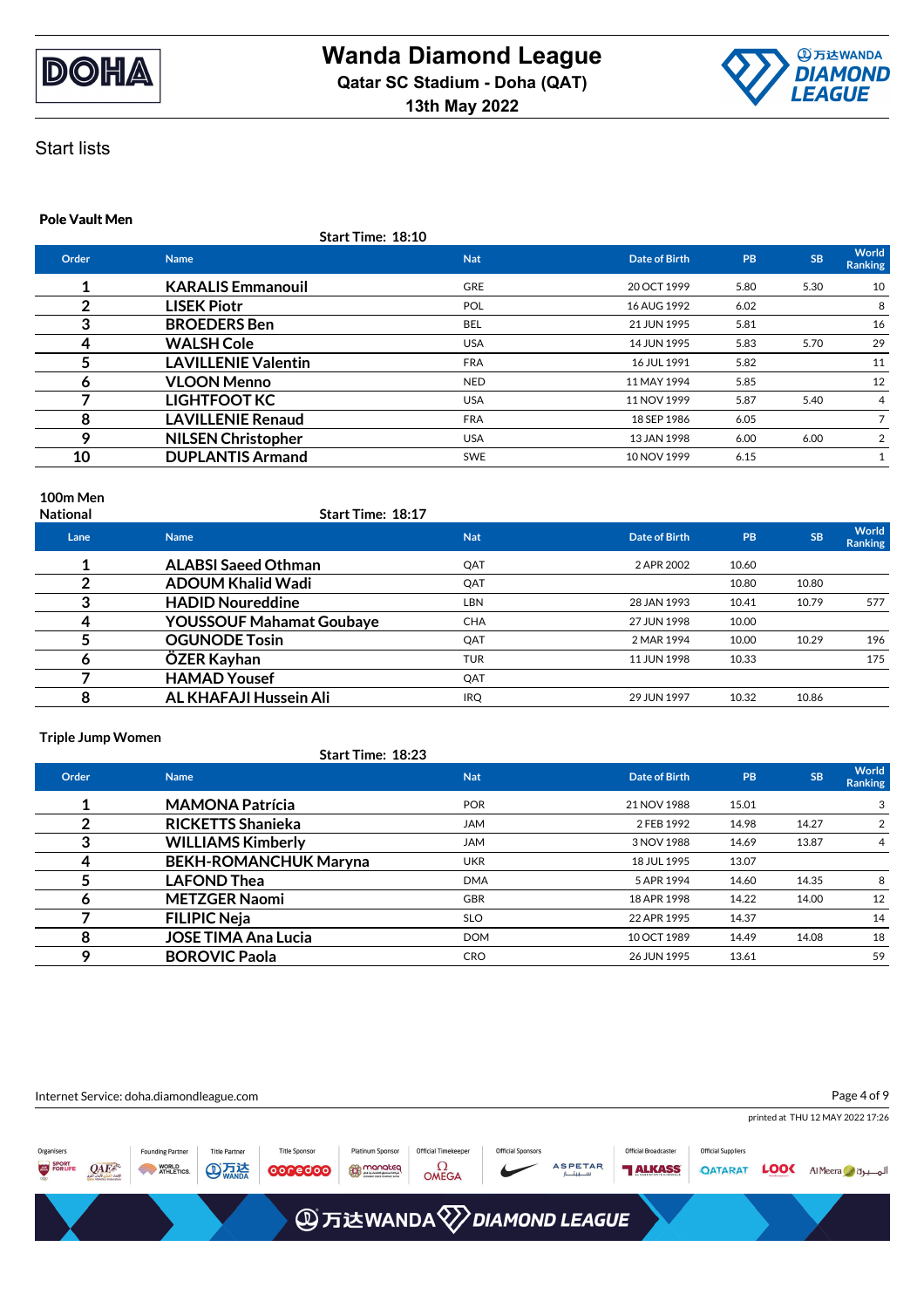



### **Shot Put Women**

| <b>Start Time: 18:25</b> |  |
|--------------------------|--|
|--------------------------|--|

| Order | <b>Name</b>                | <b>Nat</b> | Date of Birth | PB    | <b>SB</b> | World<br><b>Ranking</b> |
|-------|----------------------------|------------|---------------|-------|-----------|-------------------------|
|       | <b>SAUNDERS Raven</b>      | <b>USA</b> | 15 MAY 1996   | 19.96 |           | 9                       |
|       | <b>SCHILDER Jessica</b>    | <b>NED</b> | 19 MAR 1999   | 18.89 | 18.89     | 15                      |
|       | <b>EALEY Chase</b>         | <b>USA</b> | 20 JUL 1994   | 19.68 | 18.74     | 5                       |
|       | <b>ROOS Fanny</b>          | <b>SWE</b> | 2 JAN 1995    | 19.34 | 18.99     | 4                       |
|       | <b>EWEN Maggie</b>         | <b>USA</b> | 23 SEP 1994   | 19.47 | 17.59     | 3                       |
|       | <b>THOMAS-DODD Danniel</b> | <b>JAM</b> | 11 NOV 1992   | 19.55 | 18.92     | 8                       |
|       | <b>RAMSEY Jessica</b>      | <b>USA</b> | 26 JUL 1991   | 20.12 | 19.24     | 13                      |
|       | <b>GAMBETTA Sara</b>       | <b>GER</b> | 18 FEB 1993   | 18.88 |           | 12                      |
|       |                            |            |               |       |           |                         |

### **400m Men**

| <b>National</b> | <b>Start Time: 18:40</b>            |            |               |       |           |                  |
|-----------------|-------------------------------------|------------|---------------|-------|-----------|------------------|
| Lane            | <b>Name</b>                         | <b>Nat</b> | Date of Birth | PB    | <b>SB</b> | World<br>Ranking |
|                 | <b>MAHADJIR Abdelmadjid Mahamat</b> | QAT        | 21 NOV 2003   | 48.91 |           |                  |
|                 | AAL-ABDUSALAM Ahmed Khalifa Ali     | <b>OMA</b> | 8 JUN 2003    |       |           |                  |
|                 | <b>IBRAHIM ISSAKA Hussein</b>       | QAT        | 22 NOV 2003   | 47.49 | 47.49     | 863              |
|                 | YAHIA IBRAHIM Ammar Ismail          | QAT        | 18 SEP 1996   | 46.04 |           | 141              |
|                 | <b>MASRAHI Youssef Ahmed</b>        | <b>KSA</b> | 31 DEC 1987   | 43.93 | 48.39     |                  |
| o               | <b>BALTI Rami</b>                   | <b>TUN</b> | 8 JAN 2001    | 46.62 |           | 254              |
|                 | AL-YASIRI Hayder                    | QAT        | 23 MAR 2003   | 46.60 |           |                  |
| o               | BUKUR Abdurrahman Abubakar Mohammad | <b>NGR</b> | 21 SEP 1999   |       |           |                  |

### **400m Hurdles Men**

| <b>SB</b><br>Date of Birth<br><b>PB</b><br><b>Nat</b><br>Lane<br><b>Name</b> | <b>World</b>   |
|------------------------------------------------------------------------------|----------------|
|                                                                              | <b>Ranking</b> |
| ົ<br><b>MAHAMOUD Mahamat Moussa Abdallah</b><br><b>CHA</b><br>6 JAN 2005     |                |
| <b>MOHAMMED Rabani</b><br><b>GHA</b><br>7 AUG 2000                           |                |
| <b>ABAKAR Ismail Doudai</b><br>QAT<br>50.62<br>50.62<br>1 JAN 2004<br>4      |                |
| <b>OSMAN Ashraf Hussen</b><br>QAT<br>49.49<br>2 DEC 2001                     | 59             |
| <b>TOUATI Mohamed</b><br><b>TUN</b><br>49.14<br>9 SEP 1998                   |                |
| <b>NEZIR Ismail</b><br><b>TUR</b><br>22 JAN 2003<br>51.51                    | 326            |

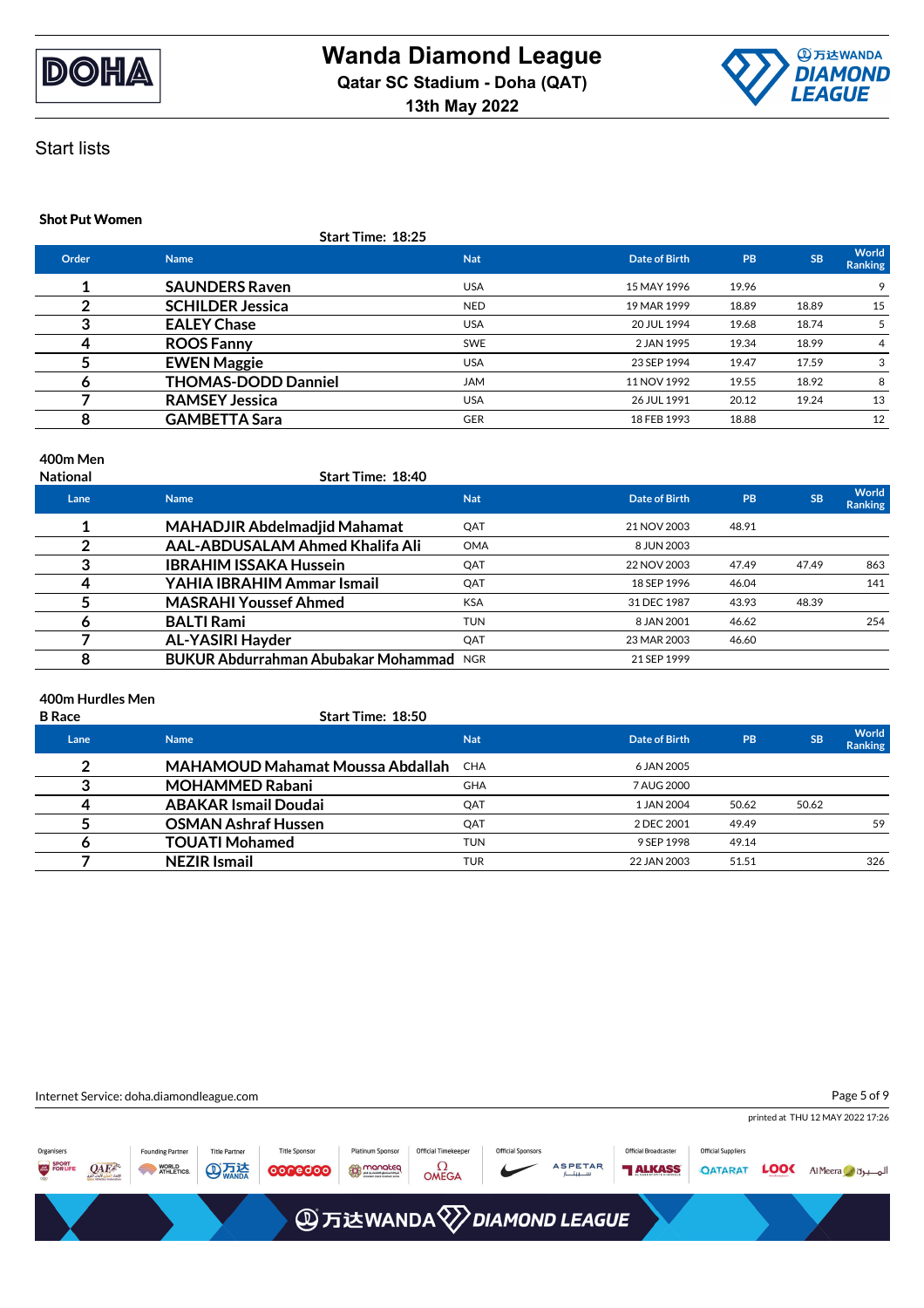



#### **400m Women**

**Start Time: 19:04**

| Lane | <b>Name</b>                    | <b>Nat</b> | Date of Birth | <b>PB</b> | <b>SB</b> | World<br>Ranking |
|------|--------------------------------|------------|---------------|-----------|-----------|------------------|
|      | <b>KACZMAREK Natalia</b>       | <b>POL</b> | 17 JAN 1998   | 50.70     |           | 10               |
|      | <b>IRBY Lynna</b>              | <b>USA</b> | 6 DEC 1998    | 49.80     |           | 27               |
|      | <b>McLEOD Candice</b>          | <b>JAM</b> | 15 NOV 1996   | 49.51     | 51.20     | 6                |
| 4    | <b>PAULINO Marileidy</b>       | <b>DOM</b> | 25 OCT 1996   | 49.20     |           |                  |
|      | <b>MILLER-UIBO Shaunae</b>     | <b>BAH</b> | 15 APR 1994   | 48.36     | 49.91     |                  |
| o    | <b>McPHERSON Stephenie Ann</b> | <b>JAM</b> | 25 NOV 1988   | 49.34     |           | 3                |
|      | <b>WILLIAMS Sada</b>           | <b>BAR</b> | 1 DEC 1997    | 50.11     | 51.05     |                  |
|      | <b>ELLIS Kendall</b>           | <b>USA</b> | 8 MAR 1996    | 49.99     | 51.00     | 14               |
|      |                                |            |               |           |           |                  |

#### **High Jump Men**

|       | Start Time: 19:15         |            |               |      |           |                  |
|-------|---------------------------|------------|---------------|------|-----------|------------------|
| Order | <b>Name</b>               | <b>Nat</b> | Date of Birth | PB   | <b>SB</b> | World<br>Ranking |
|       | <b>McEWEN Shelby</b>      | <b>USA</b> | 6 APR 1996    | 2.33 |           | 11               |
|       | <b>LOVETT Django</b>      | <b>CAN</b> | 6 JUL 1992    | 2.33 | 2.24      |                  |
| ≏     | <b>STARC Brandon</b>      | <b>AUS</b> | 24 NOV 1993   | 2.36 | 2.20      | 6                |
| 4     | <b>HARRISON JuVaughn</b>  | <b>USA</b> | 30 APR 1999   | 2.36 |           | 9                |
|       | <b>KERR Hamish</b>        | <b>NZL</b> | 17 AUG 1996   | 2.31 | 2.30      | 10               |
| O     | <b>WOO Sanghyeok</b>      | <b>KOR</b> | 23 APR 1996   | 2.35 | 2.30      | $\overline{4}$   |
|       | <b>TAMBERI Gianmarco</b>  | <b>ITA</b> | 1 JUN 1992    | 2.39 |           |                  |
| 8     | <b>BARSHIM Mutaz Essa</b> | QAT        | 24 JUN 1991   | 2.43 |           |                  |

### **3000m Women**

|         | Start Time: 19:17                  |            |                      |         |                                      |
|---------|------------------------------------|------------|----------------------|---------|--------------------------------------|
| Order   | <b>Name</b>                        | <b>Nat</b> | <b>Date of Birth</b> | PB      | World<br><b>SB</b><br><b>Ranking</b> |
| $1 - 1$ | <b>ABEBE Mekides</b>               | <b>ETH</b> | 29 JAN 2001          |         |                                      |
| $1 - 2$ | <b>KIPKIRUI Caroline Chepkoech</b> | <b>KAZ</b> | 26 MAY 1994          | 8:29.05 |                                      |
| $1 - 3$ | <b>CAN Yasemin</b>                 | <b>TUR</b> | 11 DEC 1996          | 8:33.29 | 13                                   |
| $1 - 4$ | <b>HULL Jessica</b>                | <b>AUS</b> | 22 OCT 1996          | 8:36.03 | 23                                   |
| $1 - 5$ | <b>WELDE Bertukan</b>              | <b>ETH</b> | 10 MAY 2004          | 9:36.20 |                                      |
| 1-6     | <b>CHEBET Beatrice</b>             | <b>KEN</b> | 5 MAR 2000           | 8:27.49 | 10                                   |
| $1 - 7$ | <b>JEBITOK Edinah</b>              | <b>KEN</b> | 10 NOV 2001          |         |                                      |
| $1 - 8$ | <b>NIYONSABA Francine</b>          | <b>BDI</b> | 5 MAY 1993           | 8:19.08 | 5                                    |
| $1-9$   | <b>GEBRZIHAIR Girmawit</b>         | <b>ETH</b> | 21 NOV 2001          | 8:53.85 |                                      |
| $2 - 1$ | <b>KIPYEGON Faith</b>              | <b>KEN</b> | 10 JAN 1994          | 8:23.55 |                                      |
| $2 - 2$ | <b>CHEPKOECH Beatrice</b>          | <b>KEN</b> | 6 JUL 1991           | 8:22.92 |                                      |
| $2 - 3$ | <b>WUDU Melknat</b>                | <b>ETH</b> | 3 JAN 2005           | 9:00.12 | 68                                   |
| $2 - 4$ | <b>BATTOCLETTI Nadia</b>           | <b>ITA</b> | 12 APR 2000          | 8:54.91 | 15                                   |
| $2 - 5$ | <b>BELAYNEH Fantaye</b>            | <b>ETH</b> | 15 SEP 2000          |         | 63                                   |
| $2 - 6$ | <b>WORKU Fantu</b>                 | <b>ETH</b> | 29 MAR 1999          | 8:30.76 | 6                                    |
| $2 - 7$ | <b>NANYONDO Winnie</b>             | <b>UGA</b> | 23 AUG 1993          | 9:27.25 |                                      |
|         |                                    |            |                      |         |                                      |

Internet Service: doha.diamondleague.com

Page 6 of 9

printed at THU 12 MAY 2022 17:26

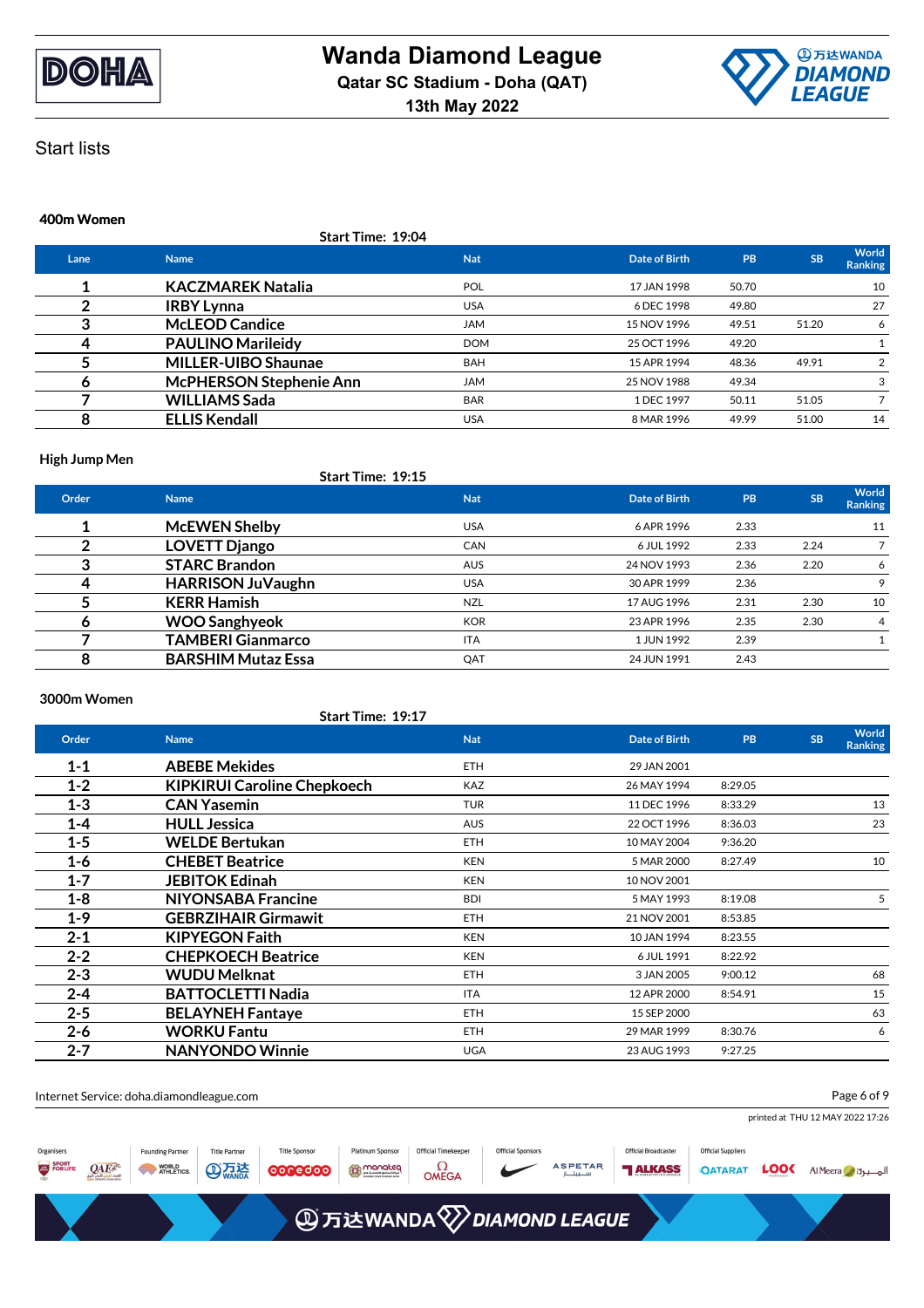



# Start lists

### **400m Hurdles Men**

|      | <b>Start Time: 19:35</b>                   |            |               |           |           |                         |
|------|--------------------------------------------|------------|---------------|-----------|-----------|-------------------------|
| Lane | <b>Name</b>                                | <b>Nat</b> | Date of Birth | <b>PB</b> | <b>SB</b> | World<br><b>Ranking</b> |
|      | <b>MADARI PALLIYALIL Jabir</b>             | <b>IND</b> | 8 JUN 1996    | 49.13     | 50.35     | 38                      |
|      | <b>BARR Thomas</b>                         | <b>IRL</b> | 24 JUL 1992   | 47.97     |           |                         |
|      | <b>McMASTER Kyron</b>                      | <b>IVB</b> | 3 JAN 1997    | 47.08     |           | 4                       |
| 4    | <b>ALSALECK Abderrahman Almoubarrake S</b> | OAT        | 5 SEP 1995    | 46.98     |           |                         |
|      | <b>COPELLO Yasmani</b>                     | <b>TUR</b> | 15 APR 1987   | 47.81     |           |                         |
| o    | <b>BENJAMIN Rai</b>                        | <b>USA</b> | 27 JUL 1997   | 46.17     | 48.60     | 3                       |
|      | dos SANTOS Alison                          | <b>BRA</b> | 3 JUN 2000    | 46.72     | 48.41     | 2                       |
| 8    | <b>HYDE Jaheel</b>                         | <b>JAM</b> | 2 FEB 1997    | 48.18     |           | 11                      |

#### **Javelin Throw Men**

|       |                         | Start Time: 19:47 |               |       |           |                  |
|-------|-------------------------|-------------------|---------------|-------|-----------|------------------|
| Order | <b>Name</b>             | <b>Nat</b>        | Date of Birth | PB    | <b>SB</b> | World<br>Ranking |
|       | <b>VADLEJCH Jakub</b>   | <b>CZE</b>        | 10 OCT 1990   | 89.73 |           | 2                |
|       | <b>VESELÝ Vítezslav</b> | <b>CZE</b>        | 27 FEB 1983   | 88.34 |           | 9                |
| د     | <b>RÖHLER Thomas</b>    | <b>GER</b>        | 30 SEP 1991   | 93.90 |           |                  |
| 4     | <b>WEBER Julian</b>     | <b>GER</b>        | 29 AUG 1994   | 88.29 |           | 3                |
|       | <b>PETERS Anderson</b>  | <b>GRN</b>        | 21 OCT 1997   | 87.31 | 84.26     |                  |
| O     | <b>MARDARE Andrian</b>  | <b>MDA</b>        | 20 JUN 1995   | 86.66 |           | 4                |
|       | <b>AMB Kim</b>          | <b>SWE</b>        | 31 JUL 1990   | 86.49 |           | 16               |
| 8     | <b>RAMOS Leandro</b>    | <b>POR</b>        | 21 SEP 2000   | 82.44 | 82.22     | 23               |

### **800m Men**

|         | Start Time: 19:49                |            |               |         |           |                  |
|---------|----------------------------------|------------|---------------|---------|-----------|------------------|
| Lane    | <b>Name</b>                      | <b>Nat</b> | Date of Birth | PB      | <b>SB</b> | World<br>Ranking |
|         | <b>BALLA Musaeb Abdulrahman</b>  | QAT        | 19 MAR 1989   | 1:43.82 |           | 130              |
|         | <b>ROWDEN Daniel</b>             | <b>GBR</b> | 9 SEP 1997    | 1:44.09 |           | 14               |
| 3       | <b>ROTICH Ferguson Cheruiyot</b> | <b>KEN</b> | 30 NOV 1989   | 1:42.54 | 1:46.63   | 2                |
| 4       | <b>BRAZIER Donavan</b>           | <b>USA</b> | 15 APR 1997   | 1:42.34 |           | 69               |
|         | <b>BOL Peter</b>                 | <b>AUS</b> | 22 FEB 1994   | 1:44.11 | 1:46.03   | 8                |
| 6       | <b>HASSAN Abdirahman Saeed</b>   | QAT        | 13 APR 1997   | 1:45.33 |           | 80               |
|         | <b>AROP Marco</b>                | <b>CAN</b> | 20 SEP 1998   | 1:43.26 |           | 3                |
| $8 - 1$ | <b>SOWINSKI Erik</b>             | (PM) USA   | 21 DEC 1989   | 1:44.58 | 1:47.49   | 35               |
| $8 - 2$ | <b>KIBET Noah</b>                | <b>KEN</b> | 12 APR 2004   | 1:44.88 |           | 17               |

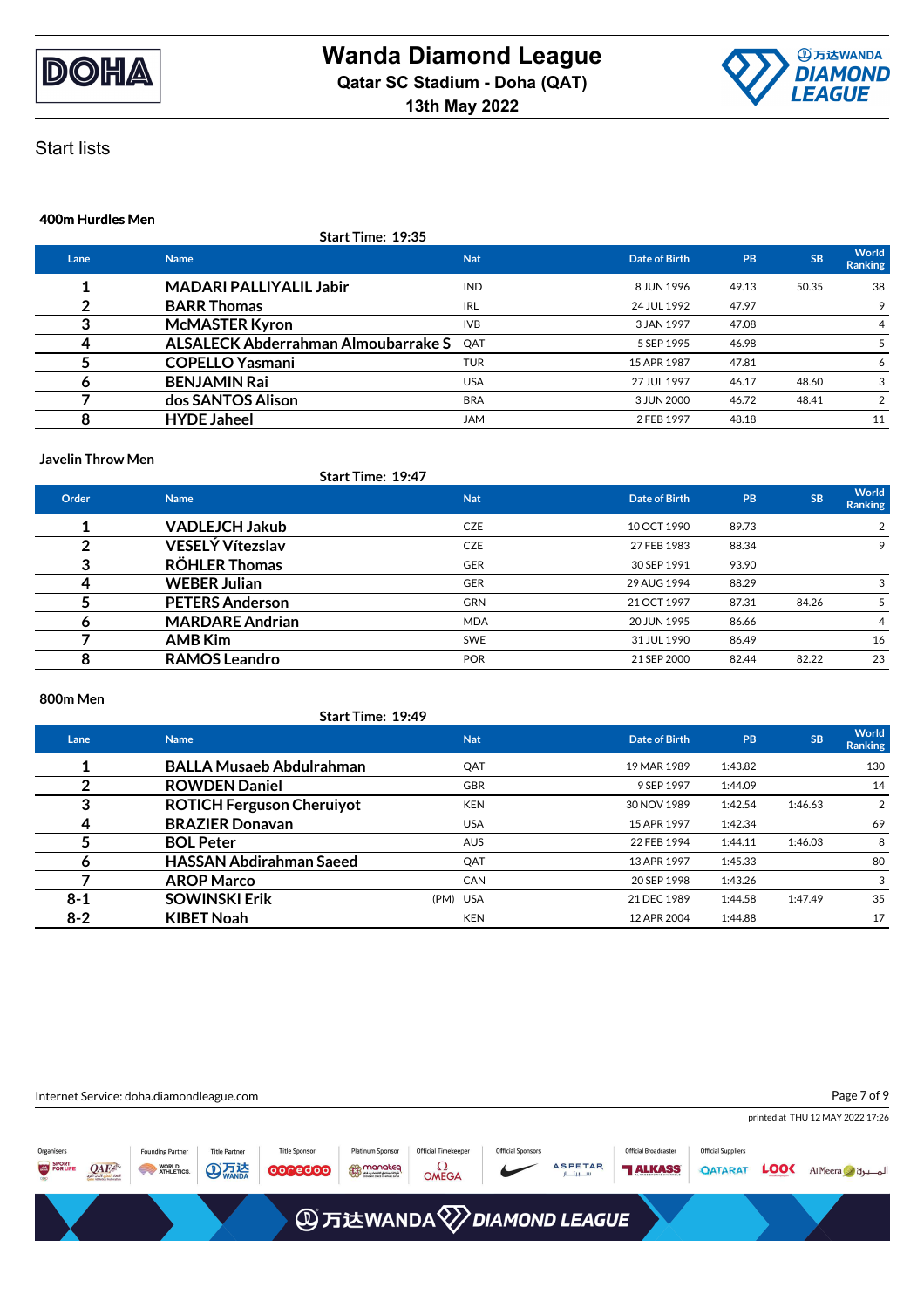



### **100m Hurdles Women**

|      | Start Time: 20:02          |            |               |           |           |                         |
|------|----------------------------|------------|---------------|-----------|-----------|-------------------------|
| Lane | <b>Name</b>                | <b>Nat</b> | Date of Birth | <b>PB</b> | <b>SB</b> | World<br><b>Ranking</b> |
|      | <b>CHADWICK Payton</b>     | <b>USA</b> | 29 NOV 1995   | 12.62     | 13.17     | 13                      |
|      | <b>ANDERSON Britany</b>    | <b>JAM</b> | 3 JAN 2001    | 12.40     | 12.68     | 10                      |
| 3    | <b>TAPPER Megan</b>        | <b>JAM</b> | 18 MAR 1994   | 12.53     | 12.80     | 4                       |
| 4    | <b>HARRISON Kendra</b>     | <b>USA</b> | 18 SEP 1992   | 12.20     | 12.56     | 5                       |
|      | <b>SAMBA-MAYELA Cyréna</b> | <b>FRA</b> | 31 OCT 2000   | 12.73     |           | 11                      |
|      | <b>AMUSAN Tobi</b>         | <b>NGR</b> | 23 APR 1997   | 12.42     | 12.61     | $\overline{2}$          |
|      | <b>CHARLTON Devynne</b>    | <b>BAH</b> | 26 NOV 1995   | 12.61     | 12.89     | 6                       |
| 8    | <b>CUNNINGHAM Gabriele</b> | <b>USA</b> | 22 FEB 1998   | 12.53     | 13.06     |                         |

#### **200m Men**

|      |                        | <b>Start Time: 20:12</b> |               |           |           |                  |
|------|------------------------|--------------------------|---------------|-----------|-----------|------------------|
| Lane | <b>Name</b>            | <b>Nat</b>               | Date of Birth | <b>PB</b> | <b>SB</b> | World<br>Ranking |
|      | <b>TORTU Filippo</b>   | <b>ITA</b>               | 15 JUN 1998   | 20.11     |           |                  |
|      | <b>BLAKE Jerome</b>    | <b>CAN</b>               | 18 AUG 1995   | 20.04     | 20.04     | 14               |
|      | <b>RICHARDS Jereem</b> | <b>TTO</b>               | 13 JAN 1994   | 19.97     | 20.06     | 10               |
|      | <b>BROWN Aaron</b>     | <b>CAN</b>               | 27 MAY 1992   | 19.95     |           | 5                |
|      | <b>KERLEY Fred</b>     | <b>USA</b>               | 7 MAY 1995    | 19.76     | 19.80     | 3                |
| o    | <b>LYLES Noah</b>      | <b>USA</b>               | 18 JUL 1997   | 19.50     | 19.86     | $\overline{4}$   |
|      | de GRASSE Andre        | <b>CAN</b>               | 10 NOV 1994   | 19.62     | 20.67     | $\overline{2}$   |
| 8    | <b>OGUNODE Femi</b>    | QAT                      | 15 MAY 1991   | 19.97     |           | 30               |

### **1500m Men**

|              | <b>Start Time: 20:23</b>      |            |               |         |           |                         |
|--------------|-------------------------------|------------|---------------|---------|-----------|-------------------------|
| Order        | <b>Name</b>                   | <b>Nat</b> | Date of Birth | PB      | <b>SB</b> | World<br><b>Ranking</b> |
| 1            | <b>MUSAB Adam Ali</b>         | QAT        | 17 APR 1995   | 3:32.41 |           | 30                      |
| $\mathbf{2}$ | <b>RAMSDEN Matthew</b>        | <b>AUS</b> | 23 JUL 1997   | 3:34.08 | 3:38.01   | 32                      |
| 3            | <b>ZELEKE Samuel</b>          | <b>ETH</b> | 9 MAR 1999    | 3:32.80 |           | 23                      |
| 4            | <b>FONTES Ignacio</b>         | <b>ESP</b> | 22 JUN 1998   | 3:33.27 |           | 11                      |
| 5            | <b>KEJELCHA Yomif</b>         | <b>ETH</b> | 1 AUG 1997    | 3:32.59 |           |                         |
| 6            | <b>ETIANG Kamar</b>           | <b>KEN</b> | 14 OCT 2002   | 3:33.12 | 3:45.26   | 148                     |
| 7            | <b>LEMI Teddese</b>           | <b>ETH</b> | 20 JAN 1999   | 3:31.90 |           | 20                      |
| 8            | <b>KIPSANG Abel</b>           | <b>KEN</b> | 27 NOV 1996   | 3:29.56 | 3:31.01   | 4                       |
| 9            | <b>SIMOTWO Charles Cheboi</b> | <b>KEN</b> | 5 JUN 1995    | 3:30.30 |           | 8                       |
| 10           | <b>McSWEYN Stewart</b>        | <b>AUS</b> | 1 JUN 1995    | 3:29.51 |           | 3                       |
| 11           | <b>CHERUIYOT Timothy</b>      | <b>KEN</b> | 20 NOV 1995   | 3:28.28 |           | 1                       |
| 12           | <b>SOWINSKI Erik</b>          | (PM) USA   | 21 DEC 1989   | 3:44.82 |           |                         |
| 13           | <b>SEIN Timothy</b>           | (PM) KEN   | 1 FEB 1988    |         |           |                         |